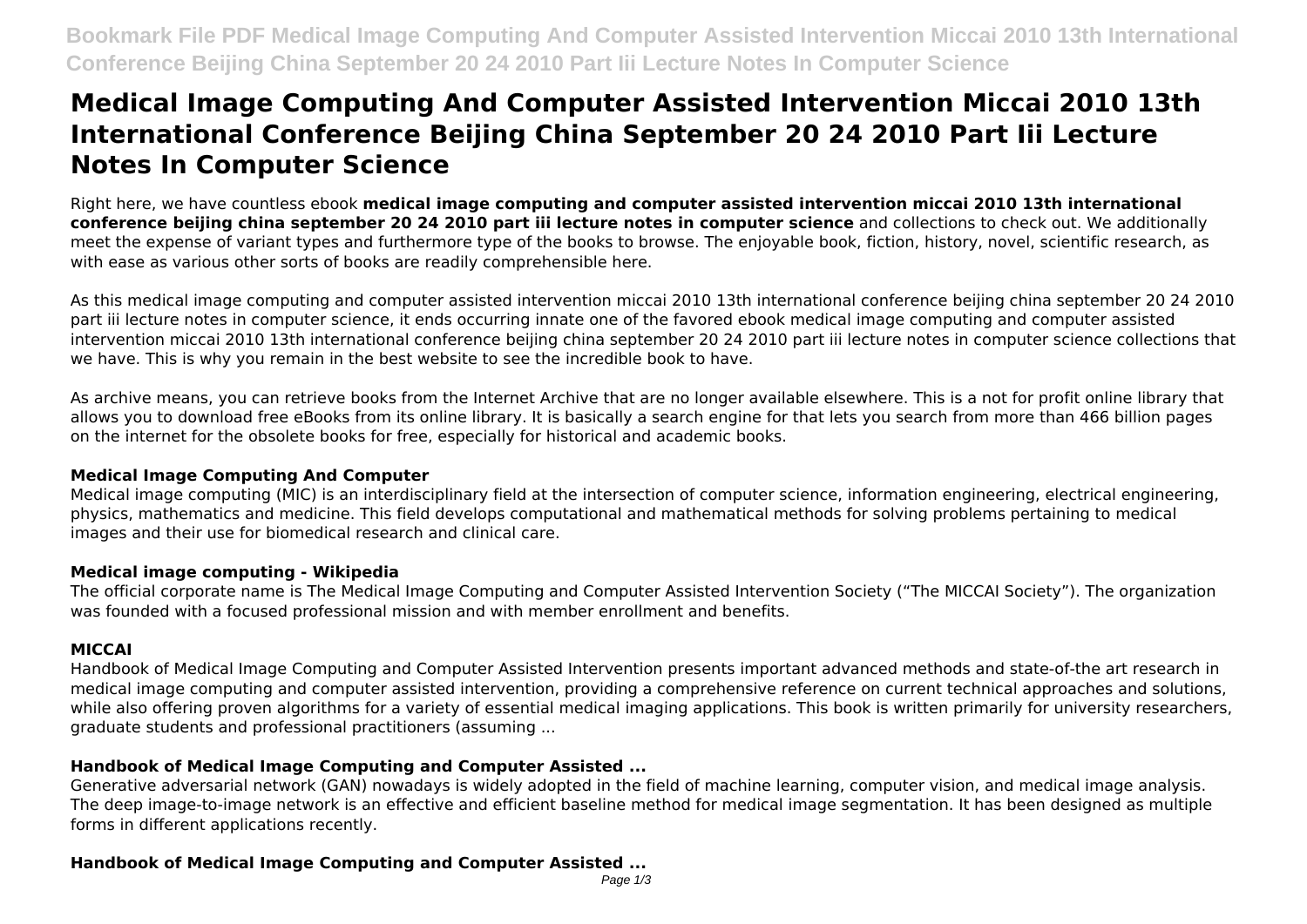# **Bookmark File PDF Medical Image Computing And Computer Assisted Intervention Miccai 2010 13th International Conference Beijing China September 20 24 2010 Part Iii Lecture Notes In Computer Science**

Medical Image Computing and Computer Assisted Intervention – MICCAI 2019 22nd International Conference, Shenzhen, China, October 13–17, 2019, Proceedings, Part IV

#### **Medical Image Computing and Computer Assisted Intervention ...**

WELCOME TO MICCAI 2020 FLYER. MICCAI 2020, the 23 rd International Conference on Medical Image Computing and Computer Assisted Intervention, will be held from October 4 th to 8 th, 2020 in Lima, Peru.MICCAI 2020 is organized in collaboration with Pontifical Catholic University of Peru (PUCP). The annual MICCAI conference attracts world leading biomedical scientists, engineers, and clinicians ...

#### **MICCAI 2020 - 23. International Conference On Medical ...**

MICCAI 2020, the 23. International Conference on Medical Image Computing and Computer Assisted Intervention, will be held from October 4th to 8th, 2020 in Lima, Peru. MICCAI 2020 is organized in collaboration with Pontifical Catholic University of Peru (PUCP).

#### **WELCOME MESSAGE - 23. International Conference On Medical ...**

Soft Computing Based Medical Image Analysis presents the foremost techniques of soft computing in medical image analysis and processing. It includes image enhancement, segmentation, classification-based soft computing, and their application in diagnostic imaging, as well as an extensive background for the development of intelligent systems based on soft computing used in medical image analysis and processing.

#### **Soft Computing Based Medical Image Analysis - 1st Edition**

Medical Image Computing and Computer-Assisted Intervention - MICCAI 2016. 73 Papers; 1 Volume; Medical Image Computing and Computer-Assisted Intervention – MICCAI 2016. 77 Papers; 1 Volume; Medical Image Computing and Computer-Assisted Intervention – MICCAI 2016. 80 Papers; 1 Volume

#### **International Conference on Medical Image Computing and ...**

The three-volume set LNCS 9349, 9350, and 9351 constitutes the refereed proceedings of the 18th International Conference on Medical Image Computing and Computer-Assisted Intervention, MICCAI 2015, held in Munich, Germany, in October 2015.

#### **Medical Image Computing and Computer-Assisted Intervention ...**

MICCAI 2020, the 23rd International Conference on Medical Image Computing and Computer Assisted Intervention, will be held from October 4th to 8th, 2020 in Lima, Peru. MICCAI 2020 is organized in collaboration with Pontifical Catholic University of Peru (PUCP).

#### **MICCAI 2020 : Medical Image Computing and Computer ...**

MICCAI 2019, the 22 nd International Conference on Medical Image Computing and Computer Assisted Intervention, will be held from October 13 th to 17 th, 2019 in Shenzhen, China. The annual MICCAI conference attracts world leading biomedical scientists, engineers, and clinicians from a wide range of disciplines associated with medical imaging and computer assisted intervention.

# **MICCAI 2019, 13-17 Oct 2019, Shenzhen, China**

The National Alliance for Medical Image Computing (NA-MIC) is a multi-institutional, interdisciplinary team of computer scientists, software engineers, and medical investigators who develop computational tools for the analysis and visualization of medical image data.

# **National Alliance for Medical Image Computing**